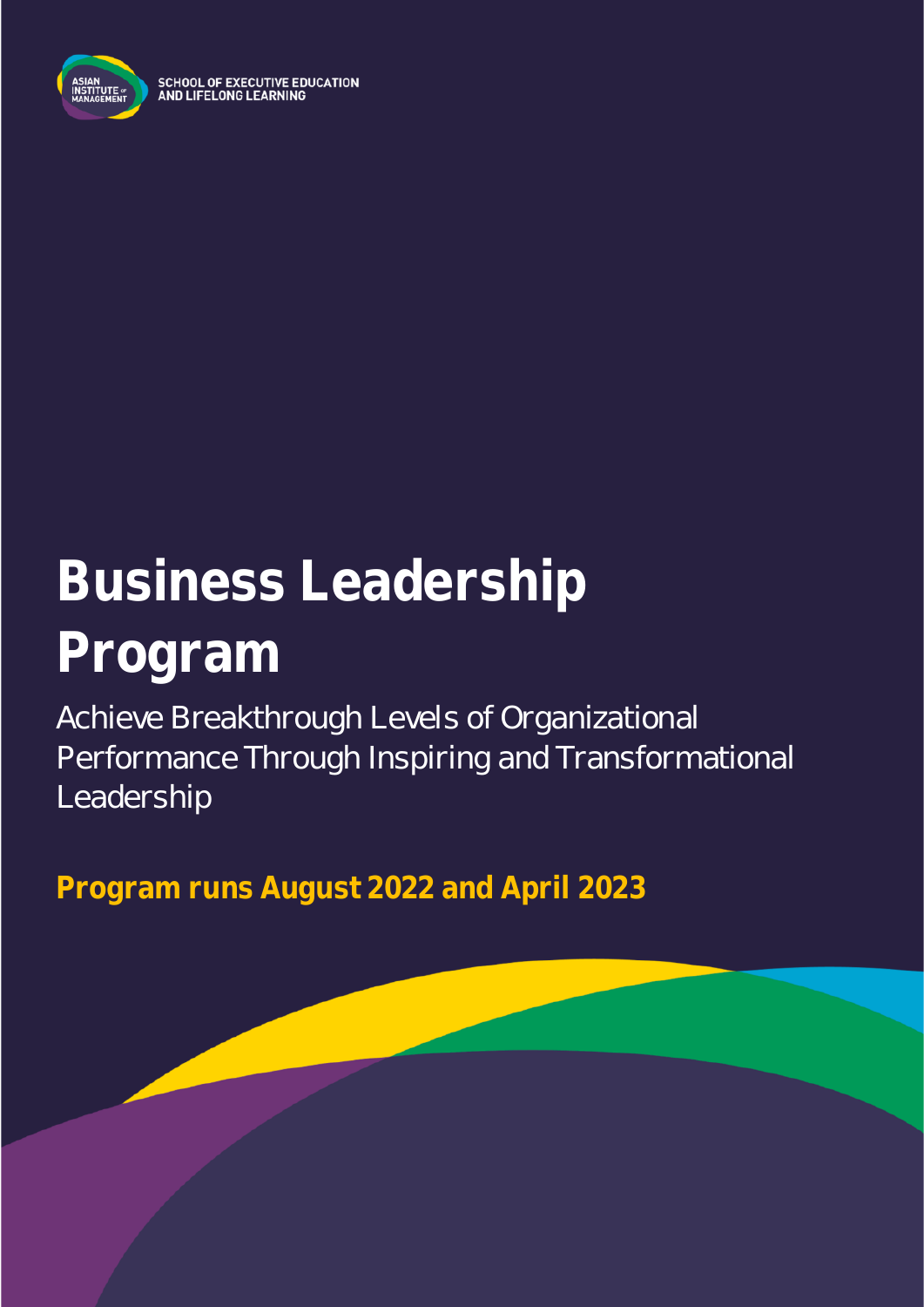

### **Business Leadership Program**

Achieve Breakthrough Levels of Organizational Performance Through Inspiring and Transformational Leadership

The disruptive and transformational changes happening in today's business environment require leadership agility and mental toughness from business leaders. To ensure a sustainable, scalable and viable business, the leader's role has shifted to radically transforming their companies by changing behaviors and capabilities throughout the organization. As a result, Managers must accelerate business agility and embrace new leadership capabilities to cope and achieve breakthrough levels of organizational performance.

As your business responsibilities grow as a manager, your leadership challenges become more complex. The Business Leadership Online Program will prepare managers to lead effectively in times of business challenges, intense competition, financial challenges, pivoting business models, and embracing the evolving digital environment. Participants will return to their company ready to pioneer change, equipped with greater vision and confidence, and inspire others to help drive organizational performance.

#### **PROGRAM OBJECTIVES**

The building blocks approach and progression of learning themes, modules, and topics deliberately become more complex, as the participant engages co-participants, faculty, peers, and colleagues as learning partners. The program aims to:

- Develop business acumen and leadership agility of managers
- Deepen participants' capabilities, competencies, management thinking to operate in an intense and challenging business environment.
- Sharpen participants' futures thinking and leadership skills for crafting novel and innovative solutions, organizational renewal and engagement, and corporate transformation strategy.

#### **WHAT YOU WILL LEARN**

- The Agile Leader in the Age of Disruption
- Futures Thinking
- Design Thinking and Business Model Innovation
- Marketing in the Digital Age
- Leading and Managing Change in the VUCA world
- Management Excellence and Integration

#### **KEY BENEFITS**

The program will challenge the participant's leadership agility, mental toughness, management cadence, big-picture thinking, insightful learning, and collaborative attitude, as well as prime them for self-awareness, personal mastery, and transformational leadership in today's business context.

#### **WHO SHOULD ATTEND**

The Business Leadership Program is designed for first-line, middle to upper-level managers, functional leaders and specialists, entrepreneurs, and family business owners. Managers who join the program want to develop business acumen and the ability to lead the organization in a highly competitive environment. They aim to establish themselves from functional experts to business leaders with a big picture outlook of a Business Unit Head, General Manager, or a CEO.



#### **FOR INQUIRIES:**

School of Executive Education and Lifelong Learning, Asian Institute of Management Eugenio Lopez Foundation Building, Joseph R. McMicking Campus 123 Paseo de Roxas, Makati City Philippines 1229 [SEELL@aim.edu](mailto:SEELL@aim.edu) | +632 8892 4011 | www.aim.edu

**OVERVIEW PROGRAM SCHEDULE (10 HALF-DAYS) BATCH 1: August 4 to September 6, 2022**

> Aug 4,9,11,16,18, 23,25,30, Sept 1, 6, 2022 (AM) TTH

8:30 AM to 12:00 PM (GMT+08) on all dates

**BATCH 2: April 4 to May 9, 2023**

April 4, 11,13,18, 20,25, 27, May 2, 4, 9 2023 (PM) TTH

1:30 PM to 5:00 PM (GMT+08) on all dates

#### **PROGRAM FORMAT**

Delivered online via live virtual interactive sessions in Zoom

#### **PROGRAM FEE**

PHP 50,000.00 or USD 1,000.00 \*Based on USD 1 = PHP 50. The prevailing exchange rate at the date of payment may apply.

Post-Graduate Stackable Certificate: General Management = 2 Units

#### YOUR PROGRAM FACULTY



**Albert G. Mateo, Jr.** Clinical Professor, Finance and Leadership Head, School of Executive Education and Lifelong Learning Asian Institute of Management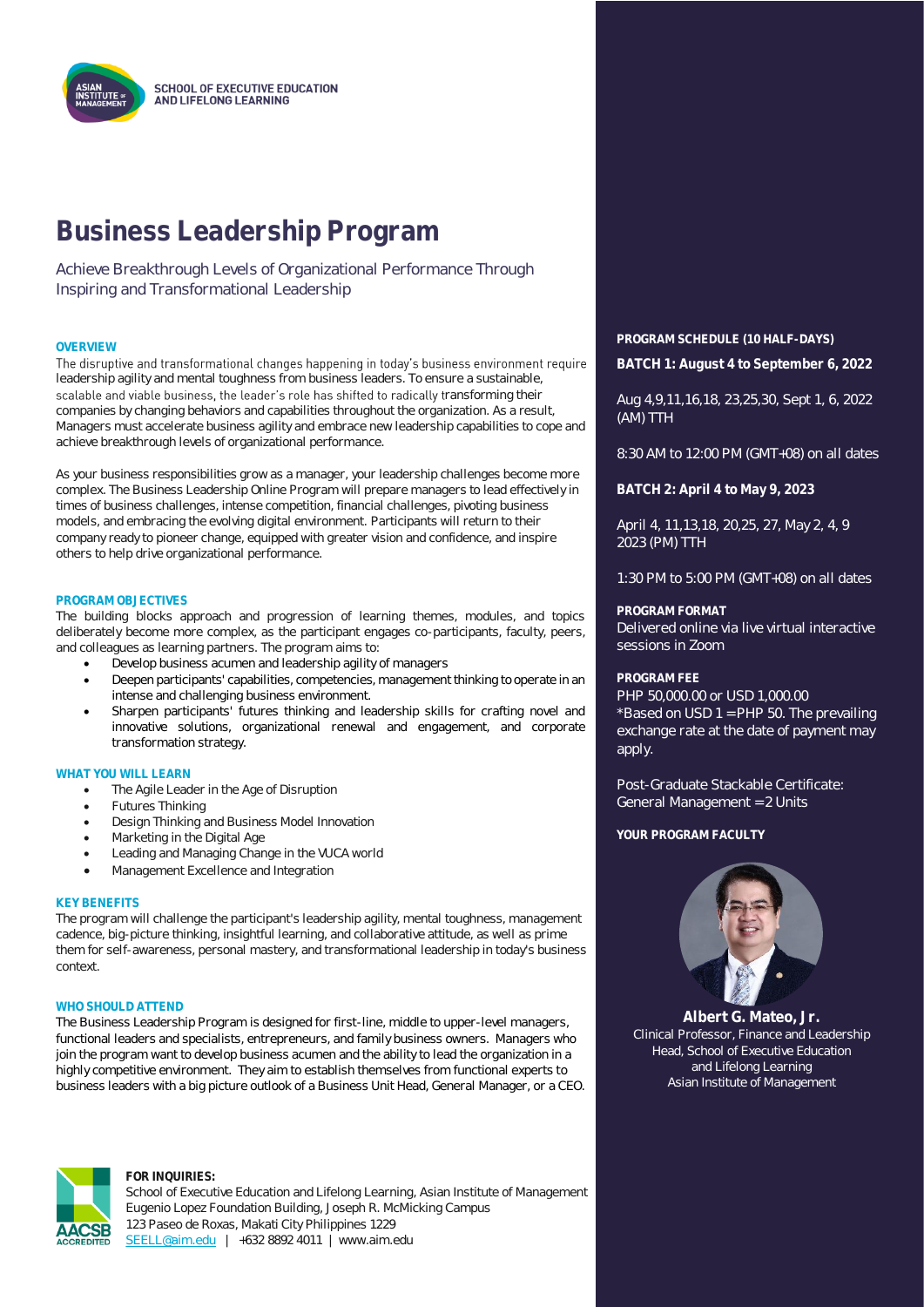

## **Your Program Faculty**



**Alberto G. Mateo, Jr.** Clinical Professor, Finance & Leadership Head, School of Executive Education and Lifelong Learning Asian Institute of Management

Professor Alberto G. Mateo, Jr. is a seasoned business leader, educator, and certified coach. He earned his coaching certification from the NeuroLeadership Institute and is currently a practicing executive coach. Professor Mateo brings with him thirty-four years of progressive experience in the fields of general management, finance, human resources, and management education with multinational sales organizations and academic institutions. He is currently the Head of the School of Executive Education and Lifelong Learning at the Asian Institute of Management. Before joining AIM, he was the President and Managing Director of HP Inc. and Pfizer, Inc. in the Philippines.



**Rebecca R. Ricalde** Clinical Professor, Marketing Asian Institute of Management

Prof. Rebecca Ricalde began her professional career at Nestle Philippines in 2003, where she went from Sales and Marketing Trainee to Channel Sales Development Manager in four years' time. After obtaining her MBA in the United States in 2011, she became Operations Manager for the Pathways Leadership Program in Arizona and then moved to Amazon in Seattle as its Worldwide Customer Returns Program Manager.

Upon her return to the Philippines in 2013, Prof. Rebecca took on the position of Senior Marketing Manager at Ayosdito.ph before joining Voyager Innovations, Inc. as its Assistance Vice President for Digital Commerce. Before joining AIM, Prof. Rebecca was the Senior Vice President for Customer Experience at Lazada E-Services Philippines.

Prof. Rebecca earned her MBA from the Wharton School of the University of Pennsylvania. She was also a teaching Assistant for an Advance Study Project in Marketing and Director of Wharton Women in Business. She received her Bachelor of Science in Industrial Engineering from the University of the Philippines.



**Ma. Eulalia Herrera** Clinical Professor, Leadership Asian Institute of Management

Prof. Maria Eulalia M. Herrera is a Clinical Professor at the Institute. She holds a Master of Arts in Learning Disabilities at the Northwestern University, USA. She also has a Bachelor of Arts in Behavioral Science at the De La Salle University Philippines. Her expertise lies in Human Resource Management. She was previously the Human Resources Manager at San Miguel Corporation and was formerly the Senior Vice President for Human Resources in Citigroup.



**FOR INQUIRIES:** School of Executive Education and Lifelong Learning, Asian Institute of Management Eugenio Lopez Foundation Building, Joseph R. McMicking Campus 123 Paseo de Roxas, Makati City Philippines 1229 [SEELL@aim.edu](mailto:SEELL@aim.edu) | +632 8892 4011 | www.aim.edu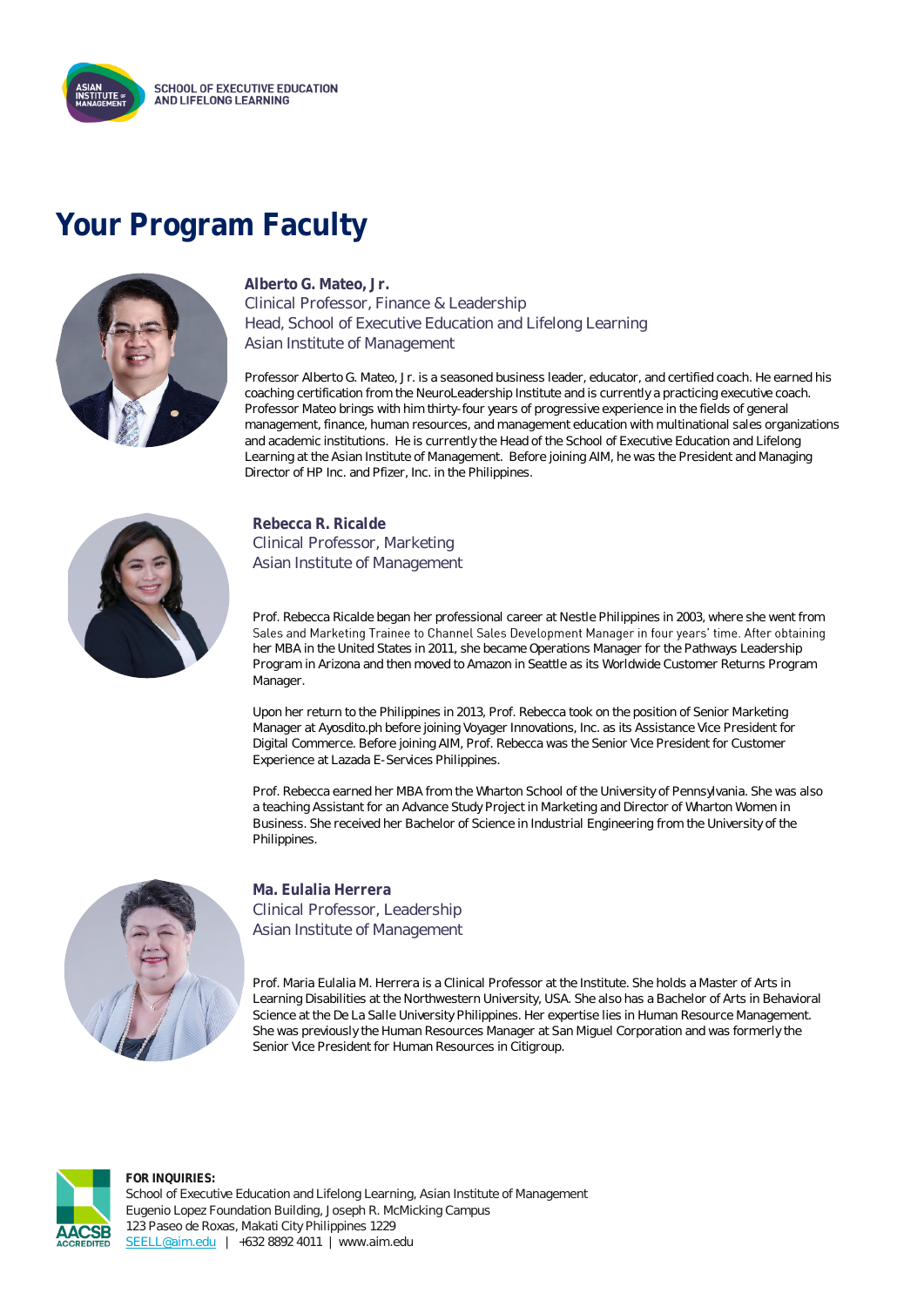



#### **Raul P. Rodriguez, PhD** Clinical Professor, Leadership Academic Program Director, Executive Master in Business Administration Asian Institute of Management

Professor Raul P. Rodriguez is a Clinical Professor and Academic Program Director for the Executive Master in Business Administration. He has a PhD in Leadership Studies and a Bachelor of Science in Management Engineering from Ateneo de Manila University. His expertise lies in Leadership, Management, Enterprise IT Management and Organizational Development. He has been in academe as Lecturer in the Ateneo John Gokongwei School of Management, Ateneo School of Medicine and Public Health, and Enderun Colleges. He has held executive positions in various companies including Maynilad Water, SPI Technologies, ABS-CBN, Colgate-Palmolive Phil., and National Steel Corporation.



### **Jose W. B. Decolongon** Adjunct Faculty Asian Institute of Management

Jose W. B. Decolongon is an Adjunct Faculty for the School of Executive Education and Lifelong Learning, as well as for the Aboitiz School of Innovation, Technology and Entrepreneurship in the Asian Institute of Management. He has been a Business Director in SGS Philippines, an Operations Director in SGS Gulf Ltd. - ROHQ, Strategic Transformation Manager for East Asia, and a Continuous Improvement Project Manager based in Switzerland, Australia and Hong Kong. He is an Australia Awards Scholar and completed his Master's degree in Supply Chain Innovation from Swinburne University of Technology in Melbourne, Australia. He is a certified Lean Six Sigma Blackbelt by PwC Europe and Lean Leader by GE Europe.